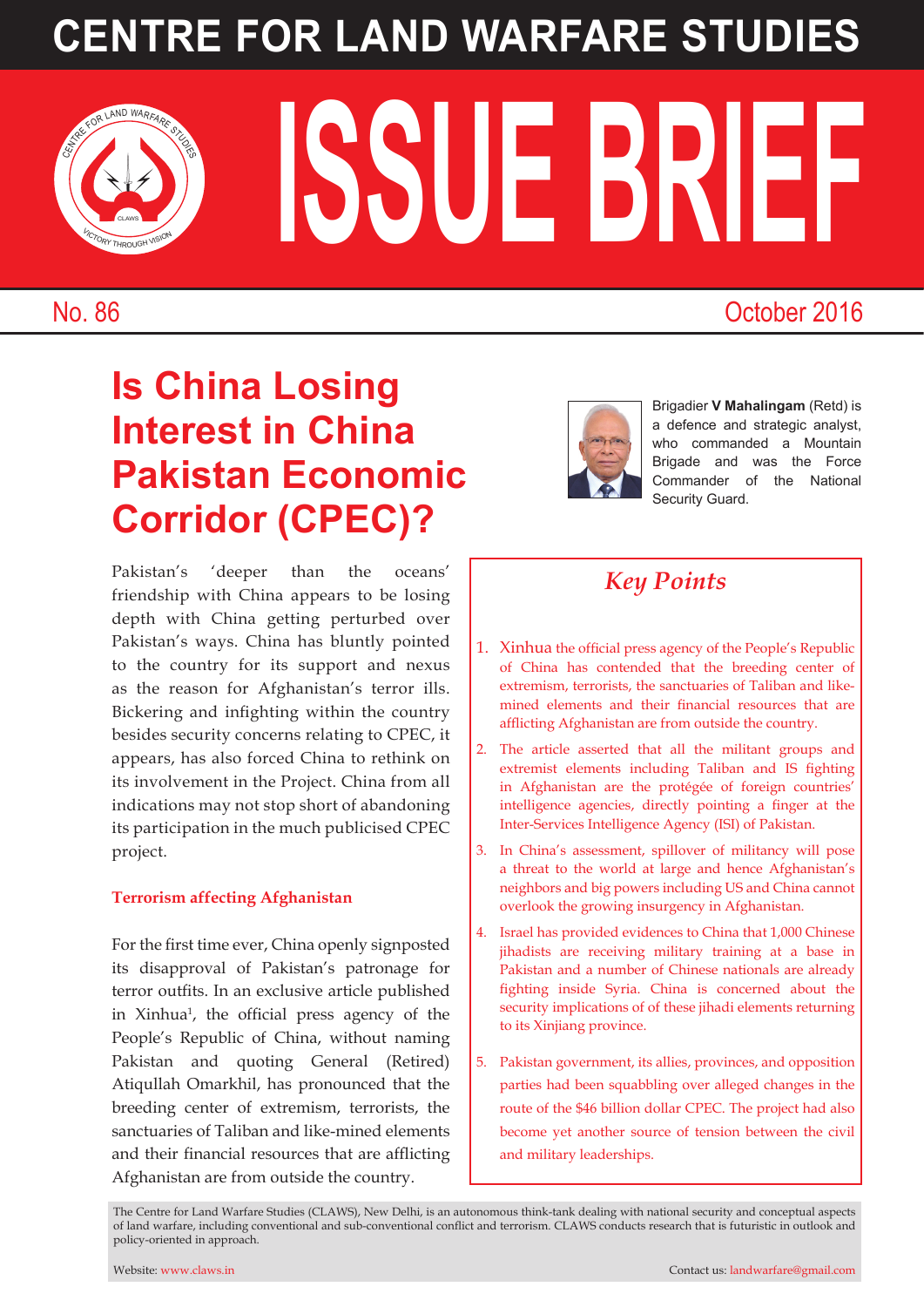2 6 CLAWS

# **Is China Losing Interest in ...**

The article asserted that all the militant groups and extremist elements including Taliban and IS fighting in Afghanistan are the protégée of foreign countries' intelligence agencies, directly pointing a finger at the Inter-Services Intelligence Agency (ISI) of Pakistan. Citing an analyst, the article declared that there will be no viable peace and stability in Afghanistan unless and until the sanctuaries of militants outside the country are closed, an implied message to Pakistan. Threats of Taliban, Islamic State (IS), al-Qaida and like-minded groups it added would not merely affect the region but will spill over across the region to pose a threat to the world at large if Afghanistan's neighboring states and big powers including United States of America (US) and China overlook the ongoing situation and increasing insurgency in Afghanistan.

#### **Evidences from Israel**

In an earlier unconnected report 'The Jerusalem Post<sup>2</sup>' had conveyed that Jacques Neriah, formerly foreign policy adviser to Prime Minister Yitzhak Rabin, had communicated to a 10 member Chinese delegation which included several participants from the Central Party School (CPS) of the Communist Party's Central Committee, that has served as a training institution for China's top leadership, including its president Xi Jinping, that some 1,000 Chinese jihadists are receiving military training at a base in Pakistan and a number of Chinese nationals are already fighting inside Syria. Related material to substantiate the assertion were presented to the guests which included the role of thousands of Chinese jihadists in the Syrian civil war, as well as on the involvement of volunteers from Uzbekistan and other Central Asian states surrounding China. Obviously China has been concerned about the corollaries of these trained militants returning to China and its effect on its own security in Xinjiang. It is possible that the Chinese had discreetly warned Pakistan to desist from continuing with such terror related activities. The Xinhua story pointing to the involvement of

Pakistan in Afghan militancy is a reflection of its own concerns in its soil.

#### **The CPEC Trouble**

Since January this year, the Pakistan government, its allies, provinces, and opposition parties had been squabbling over alleged changes in the route of the \$46 billion dollar CPEC. The project had also become yet another source of tension between the civil and military leaderships. It was being speculated that the Chinese were unhappy with the overall management of the project, particularly the involvement of various ministries, which were causing unnecessary delays and were of the opinion that a separate ministry or authority be created to deal with CPEC exclusively. Presently the project is being supervised by a Special Section set up at the Prime Minister's office with the Ministry of Planning and Development serving as the nodal ministry.

Consequently, the Army had floated an idea of creating a separate 'CPEC Development Authority' which will provide all stakeholders, including provincial governments and the army, a formal forum to give their inputs. In the process the Army was hoping to have a major say and control over the project. A Senate committee on the other hand had been suggesting that pending the creation of a new authority to oversee the affairs of the corridor, control of the project be handed over to the Council of Common Interests (CCI) — which oversees matters involving the provinces.

It transpires that the Chinese have been suggesting that the government formally rope in the army to ensure smooth execution of the project probably based on suggestions made by General Rahil Sharif to the Chinese leadership on the quiet. The Prime Minister Nawaz Sharif had not been happy with the idea of handing over the project to the Army and had perhaps wanted to project the undertaking as one of his party, PML (N)'s major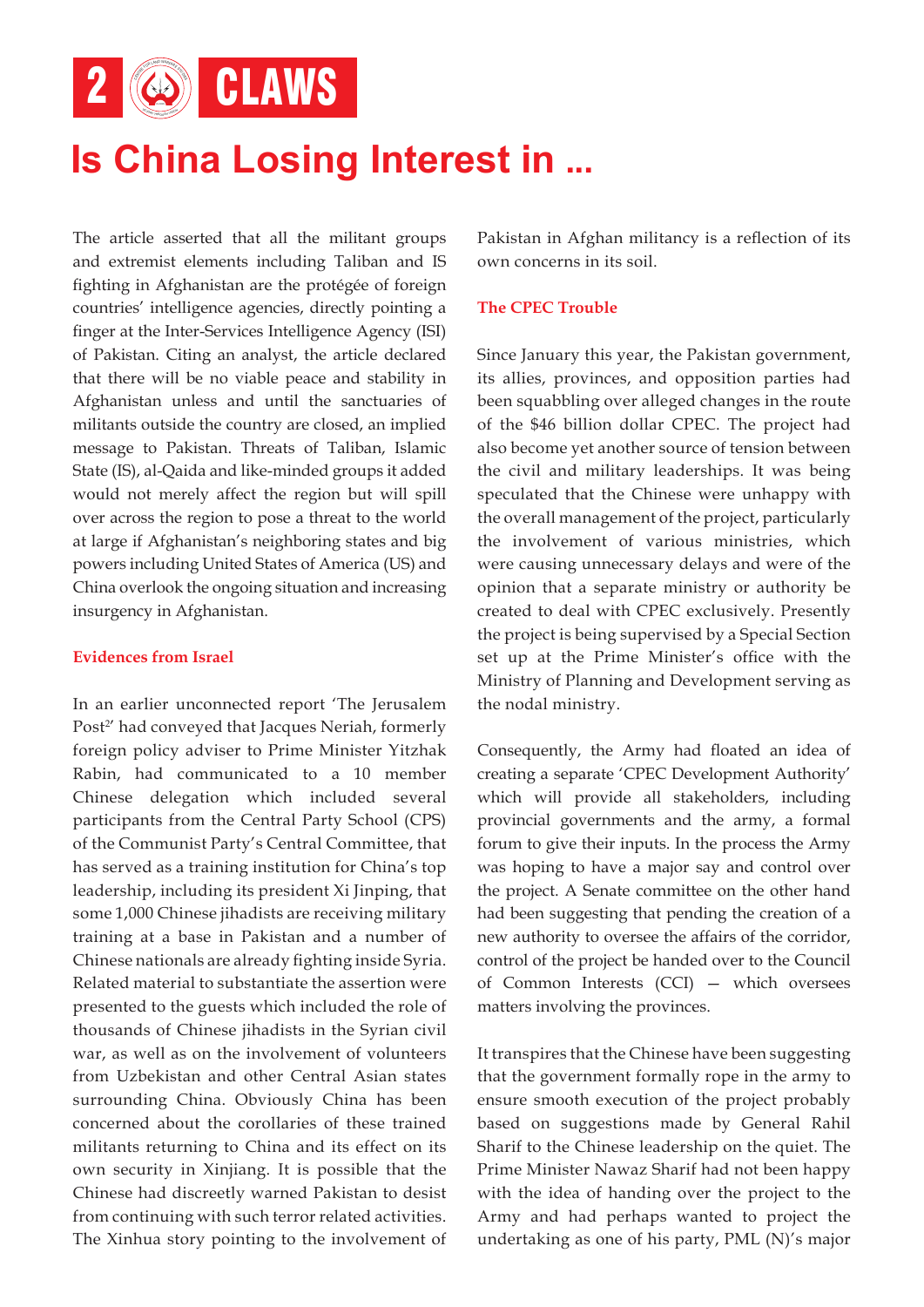

achievements during his campaign for the next general elections.

On June 23, 2016, President Mamnoon Hussain held a meeting with his Chinese counterpart Xi Jinping on the sidelines of the 'Head of State Council Summit' of the Shanghai Cooperation Organisation (SCO) in Tashkent, Uzbekistan. After the meeting, President Hussain was quoted as saying: "Pakistan is committed to the timely realisation of all projects under CPEC" indicating the Chinese' unhappiness over the delay in the execution of the project.

The Chinese Embassy in Islamabad broke its silence and urged all concerned to resolve their differences<sup>3</sup>. A two-member delegation of the Pakistan Tehreek-e-Insaf comprising former foreign minister Shah Mehmood Qureshi and Dr Shireen Mazari met the Chinese ambassador and assured him that they had no issue with China and that they were in favour of the CPEC. A few days ago a Chinese think-tank has once again has asked Pakistan to settle their internal differences over the CPEC<sup>4</sup> .

#### **Security threat and plans for the protection of the CPEC Project**

Ever since 2014, when the CPEC project commenced work, 44 deaths and over 100 getting wounded has been reported<sup>5</sup> on road construction in Baluchistan. The casualty figures relates to Pakistani workers. Details of Chinese casualties if any, has not been notified. In November 2015, the official figure was 25 killed, indicating that the toll has accelerated this year. The raising toll has been a matter of serious apprehension to the Chinese authorities.

Pakistan Army has created a Special Security Division for the protection of Chinese engineers, project directors, experts and workers employed on various Chinese funded projects in CPEC. Personnel from the Rangers are also part of this security plan in addition to the army units. 10,000 troops have been dedicated for this purpose and a two-star senior

military officer is heading this Security Division who reports directly to the General Headquarters (GHQ). Of these, over 5,000 are from the Special Services Group (SSG) of Pakistan Army considered an elite brand of troops.

#### **China distancing from CPEC**

The Global Times, a Chinese publication functioning under the auspices of the People's Daily, an official newspaper of the Chinese Communist Party published an article on September 13, 2016<sup>6</sup> expressing concern that the increasing cost of security is becoming a big problem in efficiently pushing forward the projects under the CPEC. Setting aside Prime Minister Nawaz Sharif's statement earlier that projects under the CPEC were the top priority for Pakistan government, the newspaper said that "given the difficulty of protecting the personnel that are working in Pakistan, projects under the CPEC may need to be implemented and assessed step by step", a complete reversal from its earlier stance seeking out speedy completion of the project.

The article remained vague while expressing China's long term support to the project by stating that "it is unlikely that China will change its supportive attitude on the CPEC in the short term". Does that not mean that China may be reviewing its long term support to the project? Does the word 'unlikely' in the statement not amount to saying that there is a possibility of China reviewing its patronage in the short term as well? In a project of this nature with huge investments, can anyone afford to withdraw or slowdown in the long term but decide to stay put investing in the short term sacrificing the need for early completion of the project to harvest dividends for its investments? Will China be prepared to book loses in the investments made in the short term? China definitely is not going to do that with the 19<sup>th</sup> Congress of the Communist Party of China waiting to happen next year.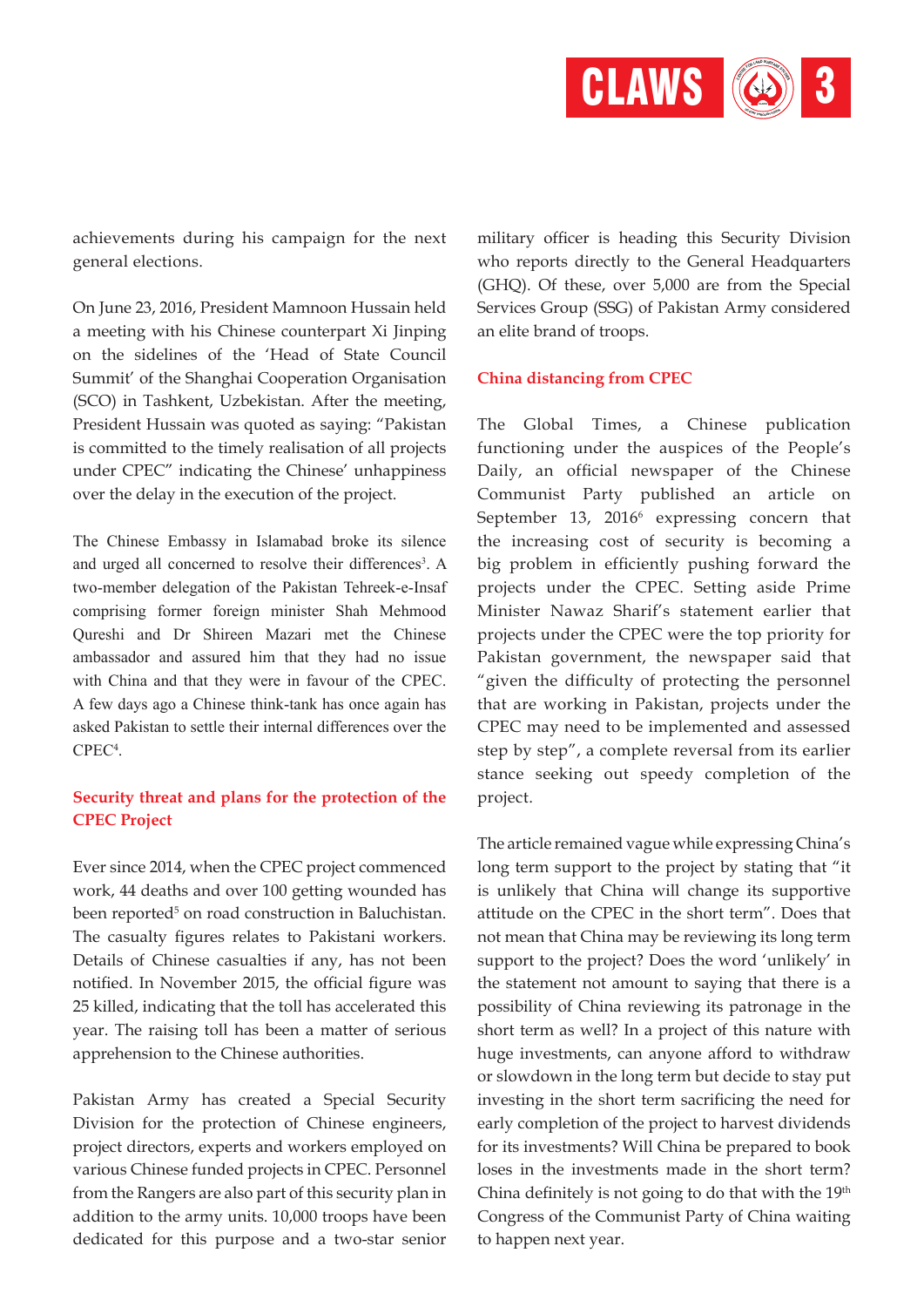

The article was firm and categorical when it clarified by stating "China may not want to put too much focus on the region. At the very least, it would be unwise to put all its eggs in one basket".

The article went on to suggest that "Beijing should consider giving more attention to its economic cooperation with the Southeast Asian countries". "The CPEC has long been seen as a flagship project in China's Belt and Road initiative, but the initiative's strategic focus may need to shift gradually towards Southeast Asia, where there is a wide infrastructure funding gap but a relatively stable regional environment that will enable China to efficiently push forward ventures under the Belt and Road initiative."

The message is clear. China will be reviewing its investment plan in the CPEC and in all likelihood would shift focus to South East Asia and especially Vietnam. Obviously that would mean that the funds earmarked by China for CPEC may be redirected to South East Asia.

#### **Conclusion**

China has been trying to find a way out to end violence and terrorism inside Afghanistan. Along with US it had initiated the creation of the Quadrilateral Coordination Group on Afghan Peace and Reconciliation (QCG) with US, China, Pakistan and Afghanistan sharing the table to find a way out of the Afghan imbroglio. Despite China and the US goading Pakistan, it failed to bring the Taliban, most of whose leadership elements were residing in Pakistan, to the negotiating table. As a result the QCG has almost died a natural death. China is also aware of the fact that consequent to the Kunduz offensive, to calm China<sup>7</sup> Pakistan's ISI had flown to Urumqi, the capital of Xinjiang Uyghur Autonomous Region three dummy former Taliban Leaders for negotiations who had no connections with the Taliban's Political Commission or did they wield any influence in the Taliban hierarchy<sup>8</sup> then. The Chinese were not fooled and have probably lost patience with Pakistan's ways.

'Shift to South East Asia' message coming from the Chinese Communist Party is unlikely to be ignored. Chinese pull back from CPEC will be a major setback to the PML (N) and Nawaz Sharif in particular in the next general elections due to be held in Pakistan in 2018. It will also be a major setback to the country economically with a negative message going to prospective foreign investors. With remittances already down by 20 % in Jul 2016 and exports dwindling, the situation cannot be worse. Pakistan may well review its links with terrorism sooner than later.

#### **Notes**

- 1 'News Analysis: Cooperation between regional, world powers essential for returning durable peace in Afghanistan', Xinhua, Asia & Pacific edition, June,25, 2014, available at http://news.xinhuanet.com/english/2016-08/28/c\_135640280. htm accessed on September, 16, 2016.
- 2 Herb Heninon, 'JCPA analyst: 1,000 Chinese jihadists training in Pakistan' Jerusalem Post, September 16, 2016, available at http://www.jpost.com/Middle-East/JCPA-analyst-1000-Chinese-jihadists-training-in-Pakistan-360469 accessed on September 16, 2016.
- 3 Azam Khan, 'China urges Pakistani parties to settle CPEC differences' Express Tribune, January 10, 2016, available at http://tribune.com.pk/story/1024971/breaking-silence-china-urges-pakistani-parties-to-settle-cpec-differences/ accessed on September 16, 2016.
- 4 Shafqat Ali, 'Pakistan asked to bury differences over CPEC' The Nation Pakistan, September 09, 2016, available at http:// nation.com.pk/national/09-Sep-2016/pakistan-asked-to-bury-differences-over-cpec accessed on September 16, 2016.